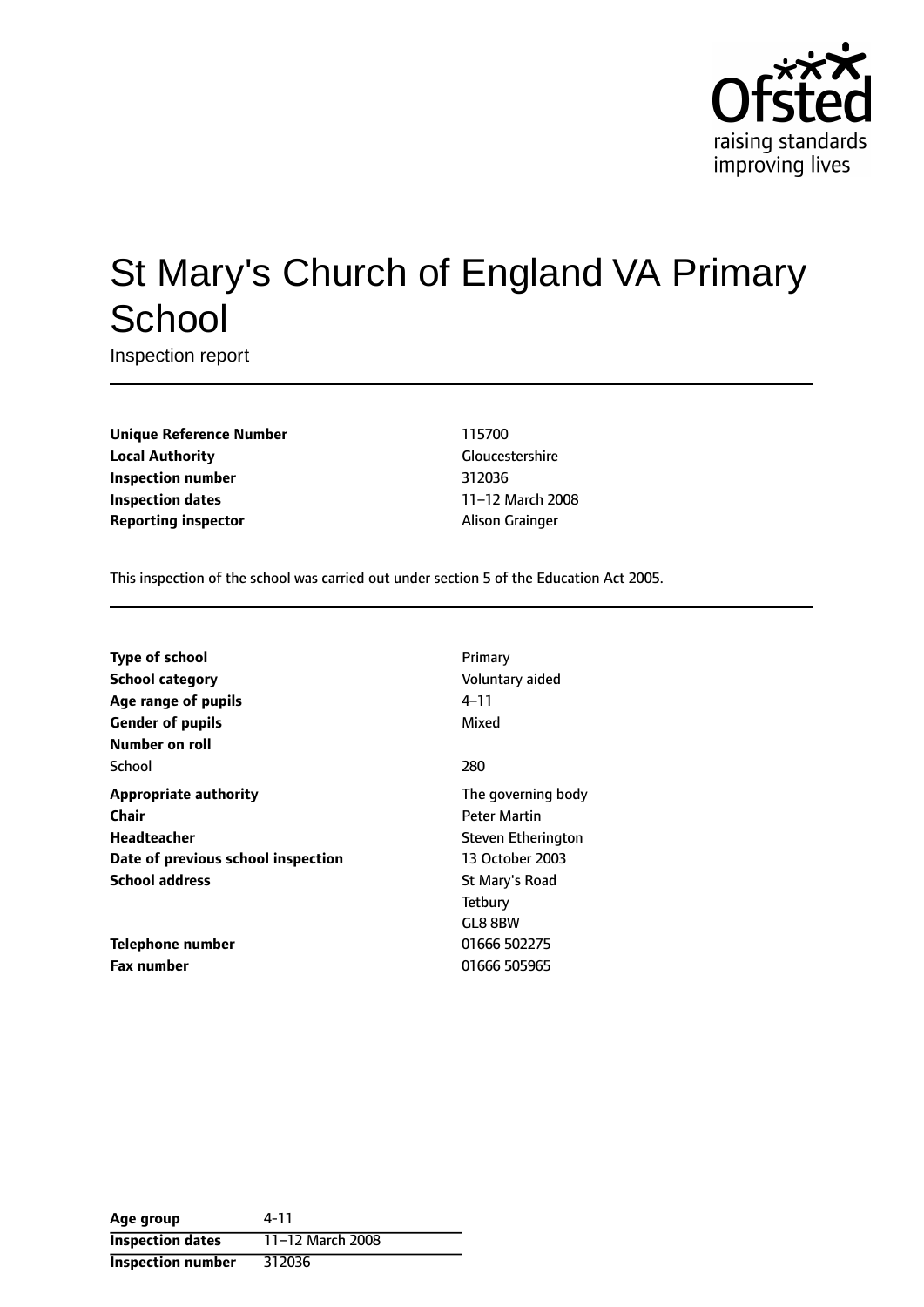© Crown copyright 2008

.

#### Website: www.ofsted.gov.uk

This document may be reproduced in whole or in part for non-commercial educational purposes, provided that the information quoted is reproduced without adaptation and the source and date of publication are stated.

Further copies of this report are obtainable from the school. Under the Education Act 2005, the school must provide a copy of this report free of charge to certain categories of people. A charge not exceeding the full cost of reproduction may be made for any other copies supplied.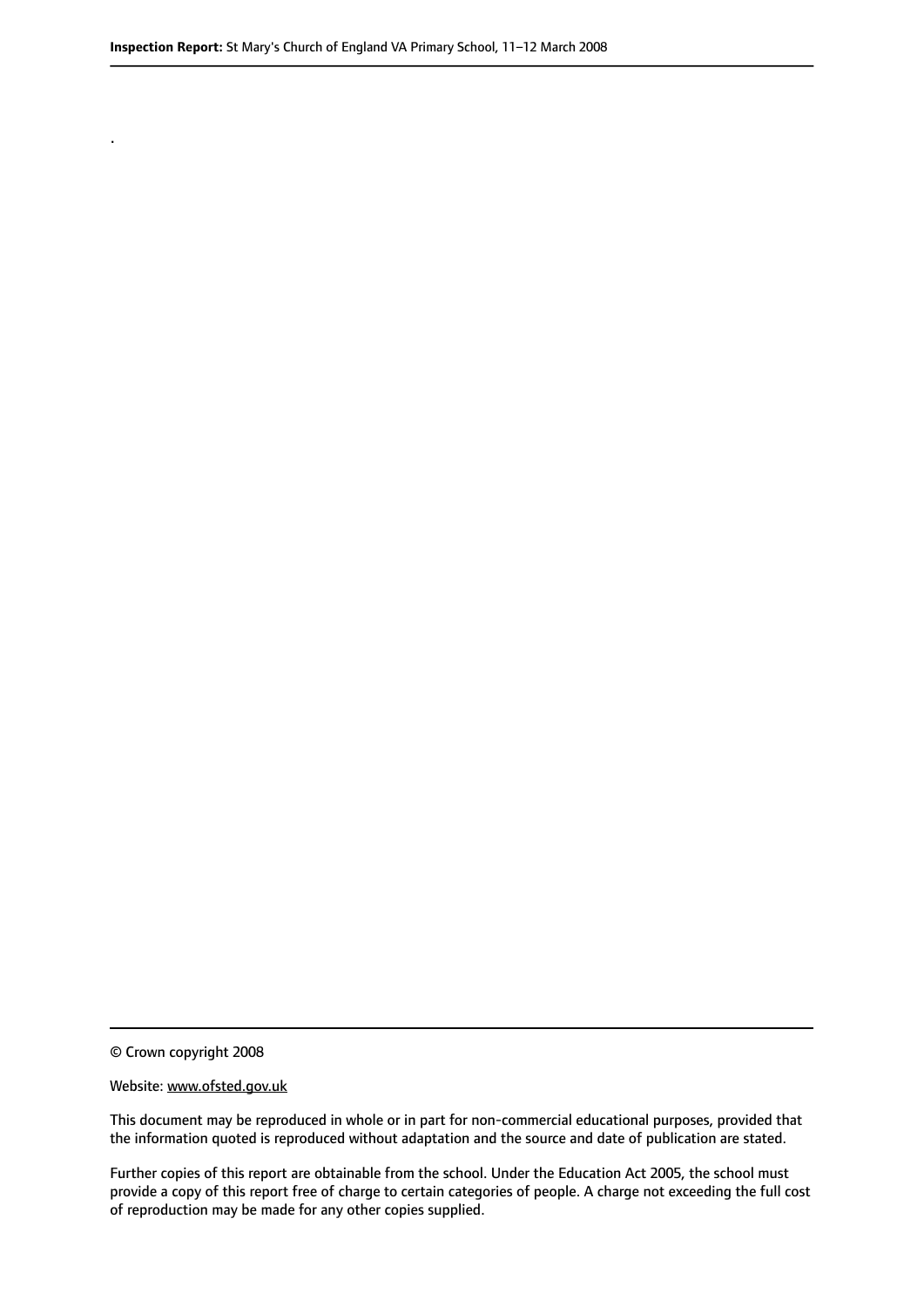# **Introduction**

The inspection was carried out by three Additional Inspectors.

### **Description of the school**

The school draws most of its pupils from the town of Tetbury, although a small number travel from further afield. Pupils come from a broad range of social and economic backgrounds. The vast majority of pupils are of White British heritage. The percentage of pupils with learning difficulties and/or disabilities is average. When children start in the Reception Year, most have the skills expected for their age.

### **Key for inspection grades**

| Grade 1 | Outstanding  |
|---------|--------------|
| Grade 2 | Good         |
| Grade 3 | Satisfactory |
| Grade 4 | Inadequate   |
|         |              |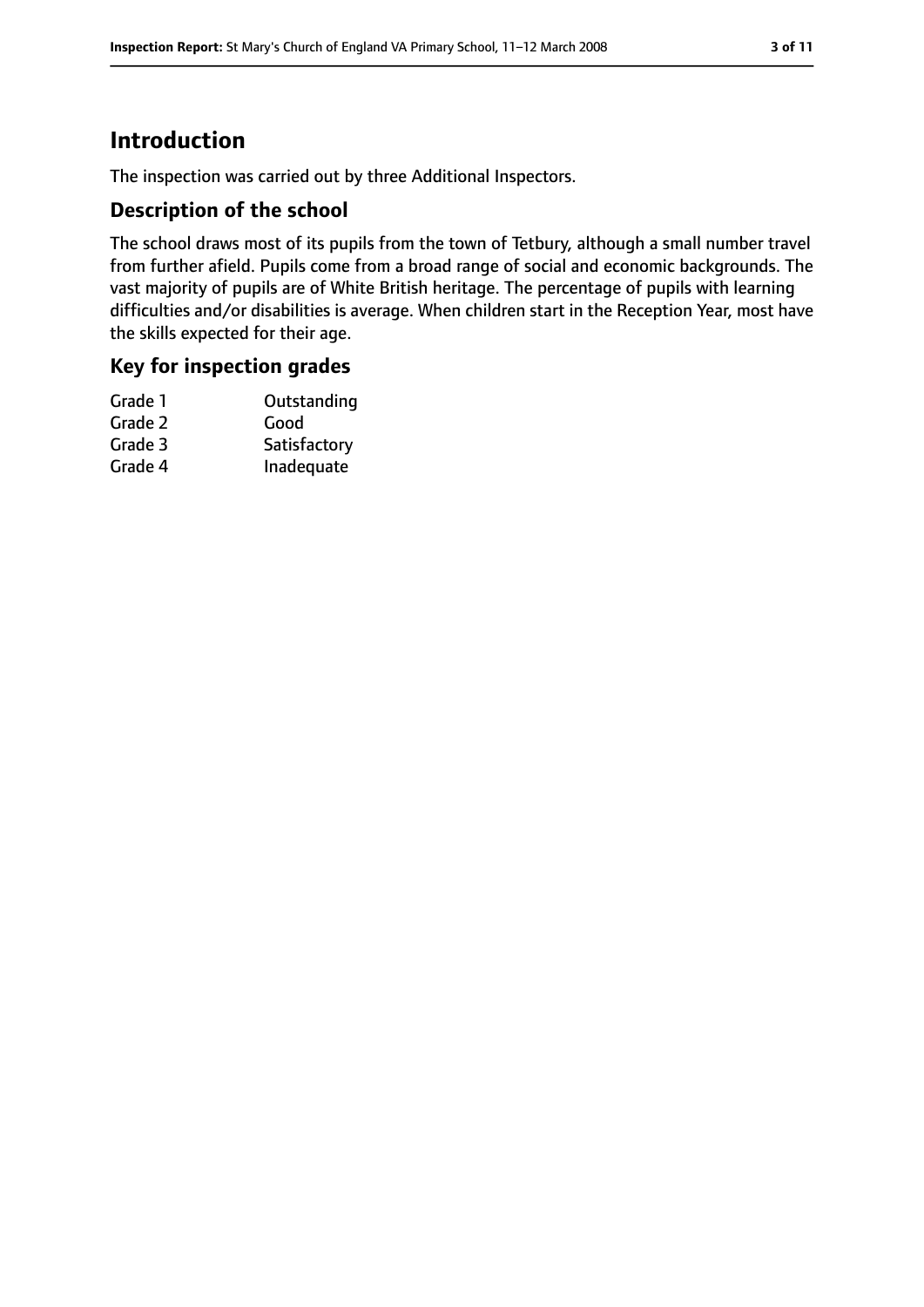# **Overall effectiveness of the school**

#### **Grade: 3**

This is a satisfactory school. It promotes good personal development and well-being. As one parent commented, 'Both of my children have very positive attitudes to school. They thoroughly enjoy their day and appreciate why good behaviour is important'. Almost all pupils behave well, enjoy school a lot and have good relationships with each other and with the adults in school. Pupils say that they feel safe at school and that they have an adult to turn to should the need arise. This is not surprising as pastoral care is good. Parents also value the approachability of all the staff. One reflected the views of many when she observed that 'the school staff are exceptionally welcoming and friendly'.

Pupils' achievement is satisfactory and standards are close to average at the end of Year 6. Children get off to a secure start in the Reception Year, where some good features to the provision are starting to raise standards. Pupils make adequate progress overall from the start of Year 1 to the end of Year 6. However, progress is slower in writing, and is only just acceptable in Years 3 to 6. The school has rightly identified the need not only to speed up pupils' progress in writing but also to increase the number of pupils reaching the higher levels for their age in all subjects.

The satisfactory teaching and curriculum are the main factors influencing pupils' progress. There are some good features to both but also important areas requiring improvement. Lessons are conducted in a calm and supportive atmosphere and pupils are usually provided with clear instructions. The range of extra-curricular activities, such as clubs, as well as visits out of school and visitors who come into school, enrich learning well. One parent said, 'There are always so many activities going on – from orchestra, dance and Latin to the fantastic allotments'. Pupils have the chance to grow their own vegetables, contributing to their good awareness of the importance of eating healthily. Extra-curricular sporting activities, as well as physical education lessons, help pupils to keep fit. Pupils are proud that the school has the Healthy Schools and Activemark awards.

Teaching does not promote a better than adequate rate of progress overall because it is not always closely enough matched to pupils' different needs. It is also the case that teachers' expectations of the standards all pupils are capable of attaining are not always high enough. Another factor preventing pupils from doing better is that academic guidance is less effective than the attention to pupils' personal welfare, thus reducing care, guidance and support to satisfactory overall. Although pupils are set individual targets and know what these are, there is inconsistency in how well teachers use them to help pupils improve their performance. Most work is marked regularly but this is not done in a way that consistently tells pupils what they are doing well and what could be improved.

Leadership and management are satisfactory and the school runs smoothly. Self-evaluation is adequate overall, with the right key areas for development identified. There is commitment to improvement, and recent developments, such as in the provision for Reception children, show that the school has the necessary capacity to move forward. However, the contribution of teaching and the curriculum to pupils' progress is not monitored and evaluated with the rigour that is necessary to identify and rectify weaknesses really swiftly.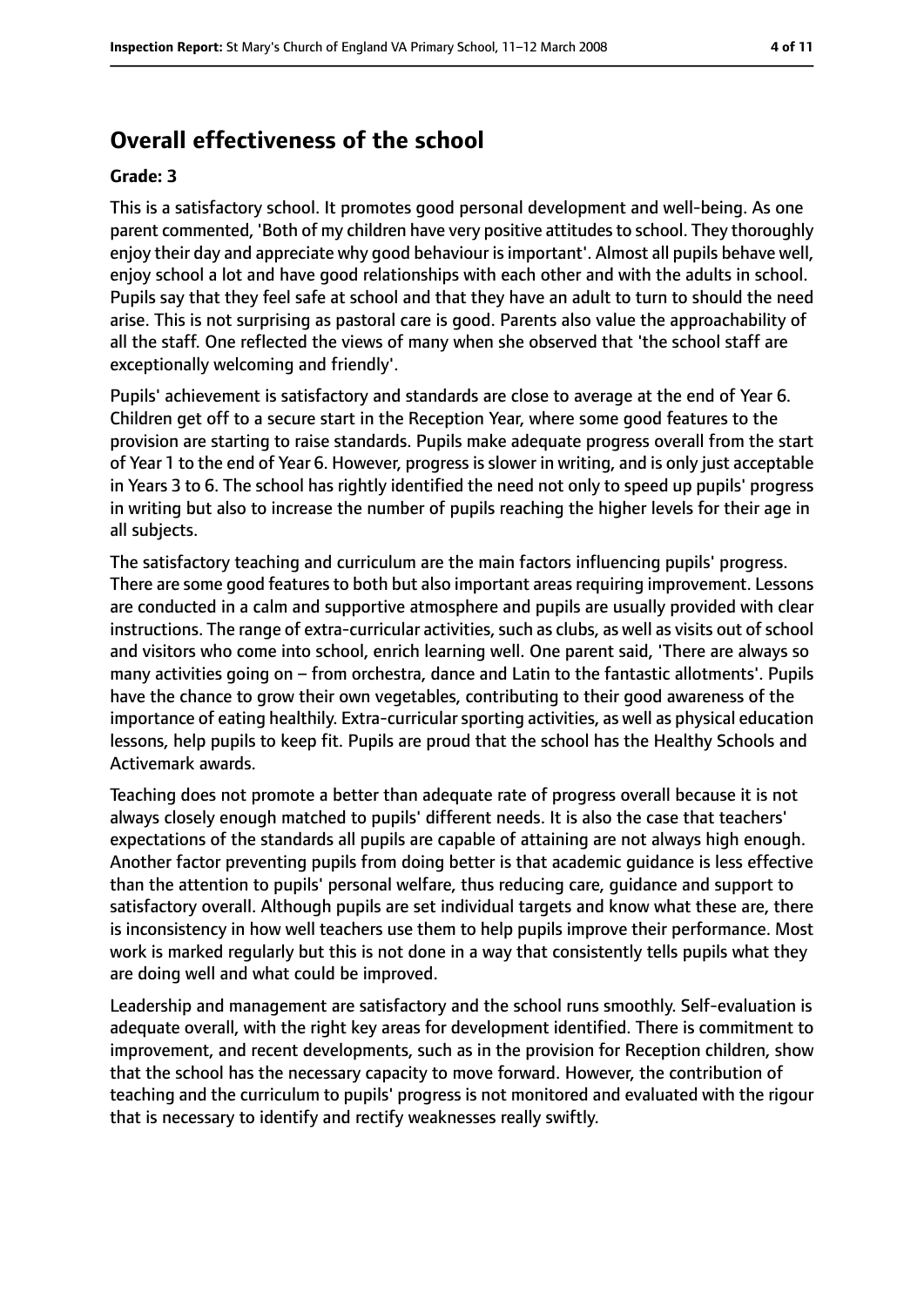# **Effectiveness of the Foundation Stage**

#### **Grade: 3**

Good care for children helps them to settle well. One parent said, 'My daughter loves school. She has been made to feel a real part of the school community'. Teaching and the curriculum are satisfactory, although improving. Developments in the teaching of sounds and letters are helping children to make good strides this year in their early reading and writing. Personal, social and emotional development is also promoted well. Most children are making satisfactory progress and are on course to reach the standards expected at the end of the Reception Year. Some are likely to exceed these standardsin communication, language and literacy, and personal development. Initiatives such as team teaching and development of the outdoor area are supporting children's learning more effectively than at the last inspection. Planning is now satisfactory and takes account of the steps children need to take towards the end-of-year goals. However, what children are expected to learn from each activity is not always specified clearly and there are times when this results in children not being challenged well enough.

### **What the school should do to improve further**

- Accelerate pupils' progress, particularly in writing, and help more pupils to reach the higher levels in all subjects.
- Ensure that teaching is consistently well matched to all pupils' needs and that teachers' expectations of pupils are always high enough.
- Provide all pupils with clear guidance through targets and marking to help them to improve their performance.
- More rigorously evaluate the influence of teaching and the curriculum on pupils' progress so that improvements are made swiftly when required.

A small proportion of the schools whose overall effectiveness is judged satisfactory but which have areas of underperformance will receive a monitoring visit by an Ofsted inspector before their next section 5 inspection.

# **Achievement and standards**

#### **Grade: 3**

Children make steady progress in the Reception Year. As a result of initiatives this school year, they are now making good gains in their communication, language and literacy skills as well as in their personal, social and emotional development. Progress is satisfactory across the other areas of learning. Pupils continue to make satisfactory progress in Years 1 and 2, where the teaching of sounds and letters is also having a beneficial effect. Standards are better now in writing in Year 2 than they were last year when they were too low.

Whilst the overall gains pupils are making between the start of Year 3 to the end of Year 6 are now acceptable, there has been underachievement in the past. There are some year groups in which standards are below average, particularly in writing, and few pupils reach the higher levels for their age in any subject. The school recognises that pupils' progress needs to accelerate, particularly in writing, if the legacy of past underachievement is to be completely eradicated and if standards are to be raised. Across the school, pupils with learning difficulties and/or disabilities progress at a similar rate to others in their classes.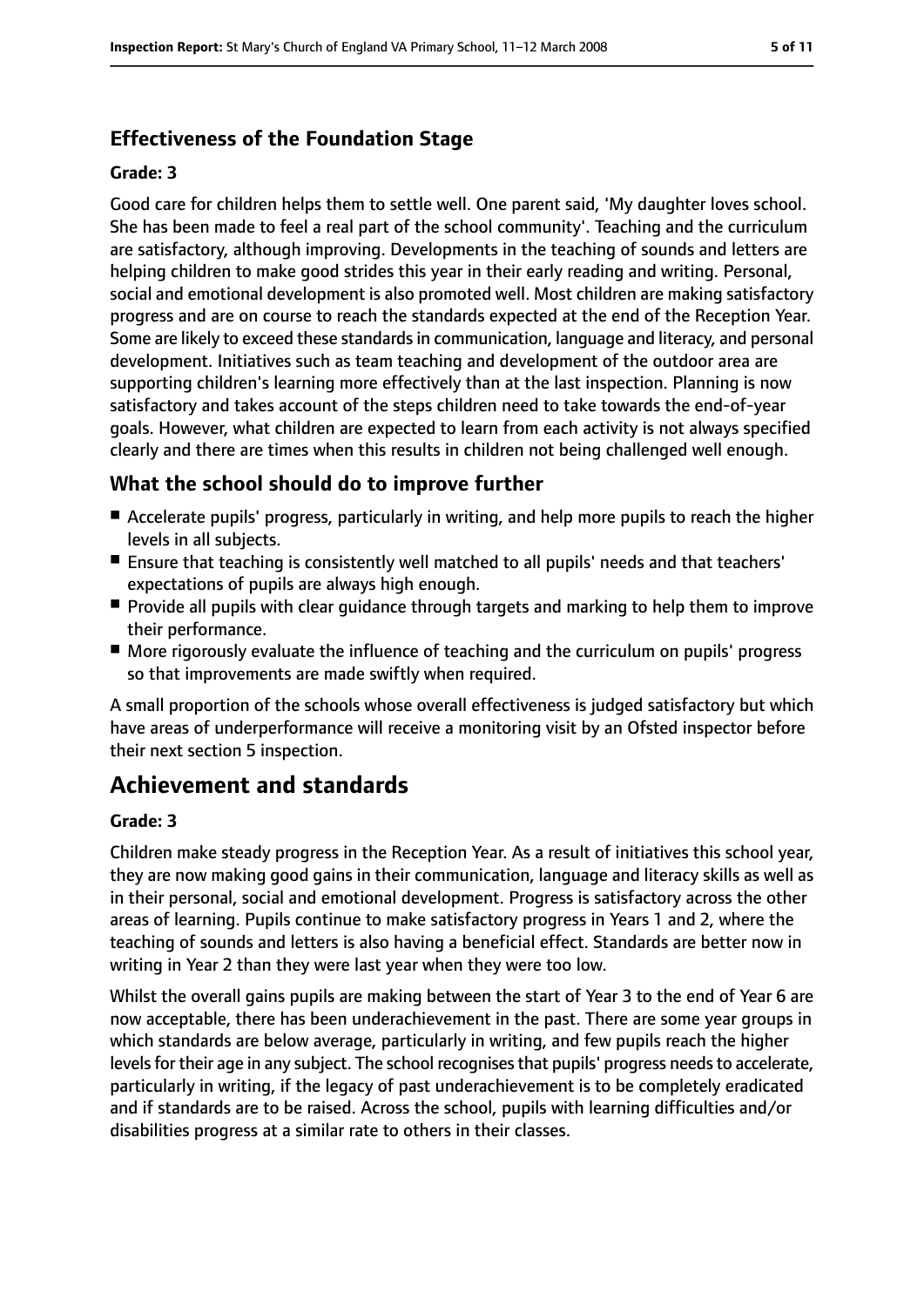# **Personal development and well-being**

#### **Grade: 2**

Pupils' spiritual, moral, social and cultural development is good, as demonstrated in their positive attitudes, good behaviour and relationships with others. Pupils particularly enjoy being with their friends at school and appreciate the wide range of activities additional to lessons. They like the adults in school and feel comfortable approaching them. A relatively less well developed area, although satisfactory, is pupils' understanding of modern multi-ethnic society.

Older pupils have a good sense of responsibility and pupils make a strong contribution to the school and wider community. Pupils are proud of their efforts to raise funds for charities locally, nationally and internationally. They diligently undertake responsibilities, for example through the school council and as 'peer mediators' or 'playground buddies' who contribute to the maintenance of good relationships. Pupils' basic skills, combined with their good personal attributes, prepare them satisfactorily for the next stage of education and their future lives.

# **Quality of provision**

# **Teaching and learning**

#### **Grade: 3**

Lessons are well organised. In all classes, good relationships between teachers and pupils are supportive of learning. Instructions are clear and expectations of behaviour are high. As a result, no time is lost as pupils move, for example, between whole-class sessions when they sit on the carpet to individual or group activities at tables. There are examples of good teaching, for instance in sounds and letters sessions in the Reception Year, and in the teaching of English and mathematics in one Year 5 class. The good teaching is characterised by high expectations, a good pace to the lesson and effective questioning to check and develop pupils' understanding.

There is not enough good teaching and there is quite a lot that is only just acceptable, particularly in the teaching of writing. The main reason why teaching is not more effective is that activities and the content of whole-class sessions are not always sufficiently varied to match the needs of all the pupils in the class. Expectations of the standards all pupils are capable of attaining are not consistently high enough. Sometimes, there are missed opportunities to demonstrate writing, for example to show how a scene is set at the start of a story. Teaching is maintaining an acceptable rate of progress overall but is not accelerating it to become good.

### **Curriculum and other activities**

#### **Grade: 3**

The curriculum promotes satisfactory progress in English, mathematics, science and other subjects. Short 'speed maths' sessions at the start of the school day help to improve basic numeracy skills. Pupils settle to these activities well and enjoy the challenges presented by them. Pupils are given a satisfactory range of opportunities for writing but these are not varied well enough for pupils of differing ability. There is not enough to challenge the more able pupils in writing and more generally. In some classes, there is reasonable promotion of writing in subjects such as geography and history, but this is not consistent. The school also recognises that, while it is increasing its attention to basic skills in mathematics lessons, even more needs to be done to develop these skills across the curriculum.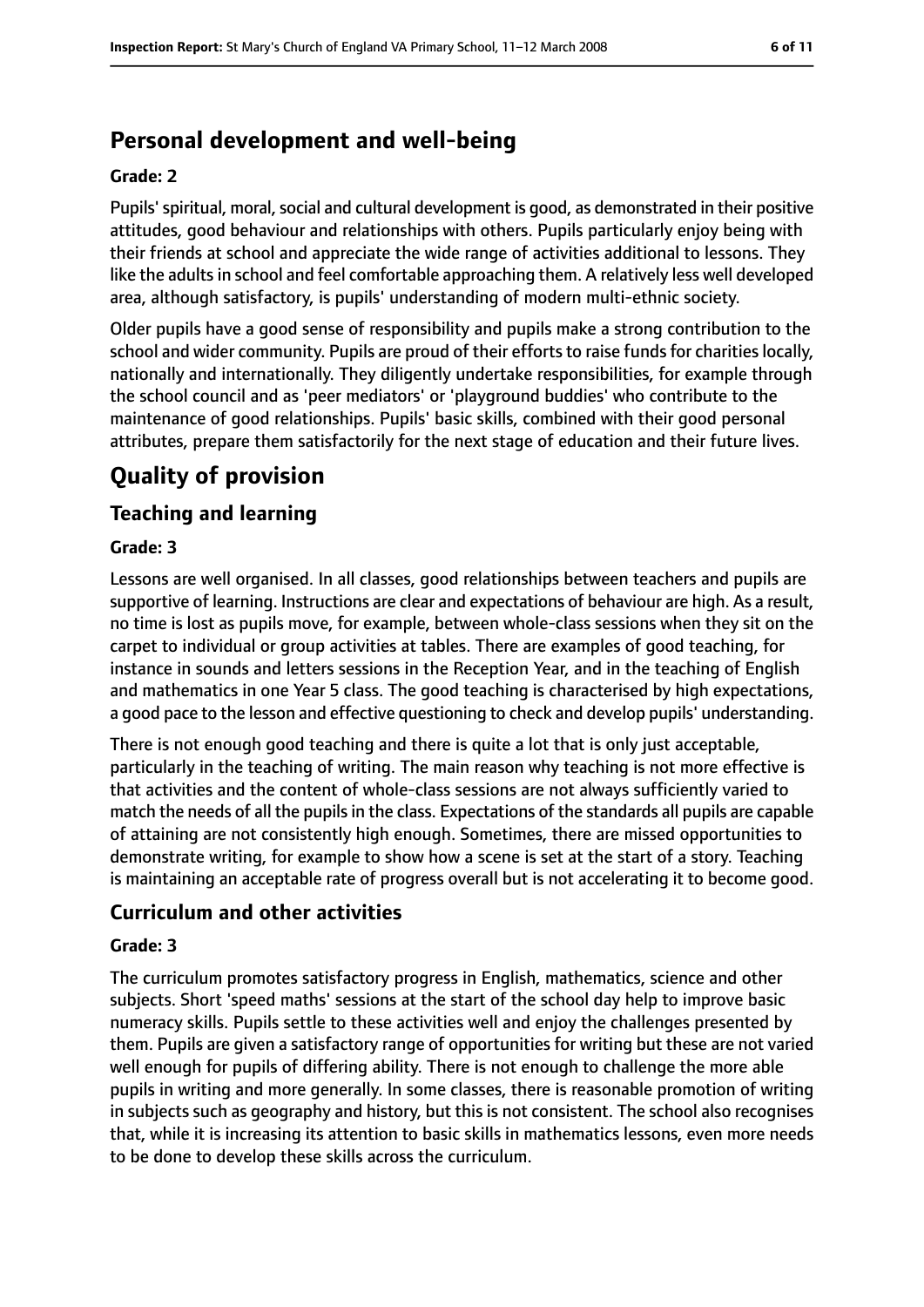In the Reception Year, the right balance is achieved between activities that are led by adults and those that children select for themselves from a range provided. Activities additional to lessons contribute much to pupils' personal development and well-being, broadening their experiences and developing skills such as in teamwork. The programme of personal, social and health education contributes a good deal to pupils' awareness of how to make sensible lifestyle choices.

### **Care, guidance and support**

#### **Grade: 3**

The school carefully monitors pupils' personal welfare and is effective in promoting good behaviour. As one parent commented, 'The school puts a strong emphasis on crediting good behaviour'. Pupils feel that they are valued and that they matter. This is reflected in the comment of one pupil who said, 'I like coming to school because teachers are kind and helpful'. Pupils with learning difficulties and/or disabilities are included well. Arrangements for ensuring pupils are safeguarded are secure.

The quality of academic guidance is inconsistent and only just adequate. There are examples of good provision in this area, for example in one Year 5 class where marking is thorough and comments relate to targets so that pupils are clear about what they need to do next. However, marking and targets are not used consistently or well enough to tell pupils what they are already doing well and how to improve their performance.

# **Leadership and management**

#### **Grade: 3**

Leadership and management ensure that the school is a calm and orderly environment in which pupils feel safe and valued. There is a strong and effective focus on pupils' personal development and well-being. Since the last inspection, leadership of the provision for Reception children has improved and, as a result, children experience a better quality of education when they start school. Recent initiatives, such as in the teaching of sounds and letters and a sharper focus on basic skills in mathematics lessons, are having a beneficial effect on pupils' progress. There is a tangible enthusiasm from the subject leaders who are involved in implementing such initiatives. These recent developments show that the school has satisfactory capacity to improve.

Staff and governors know, for example, that provision for writing and challenge for the more able pupils are important areas for improvement now. Leadership and management are promoting a satisfactory rate of improvement. However, there is not sufficiently rigorous analysis of the impact of what the school does on pupils' progress in each class and year group to bring about a swifter pace of improvement.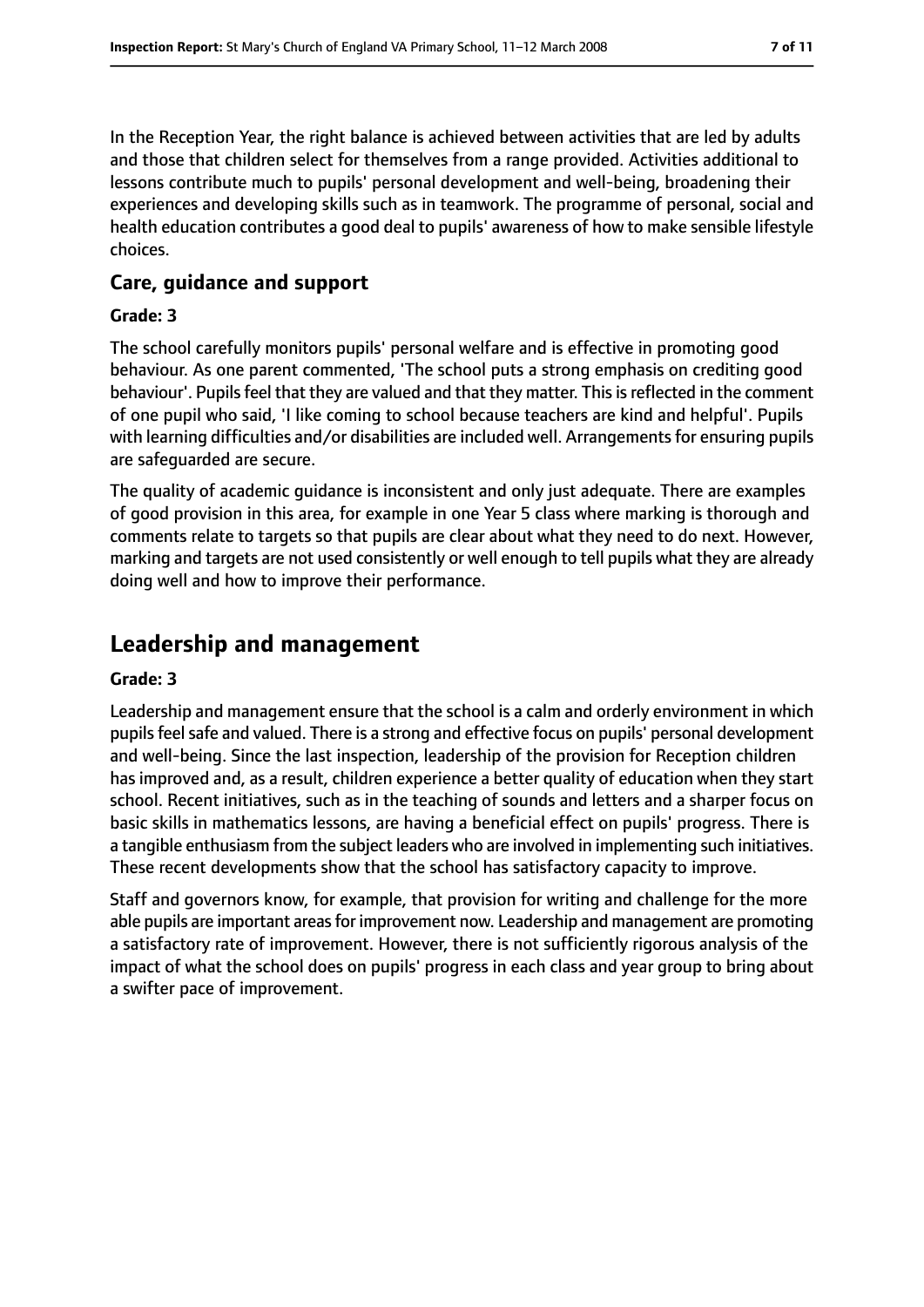**Any complaints about the inspection or the report should be made following the procedures set out in the guidance 'Complaints about school inspection', which is available from Ofsted's website: www.ofsted.gov.uk.**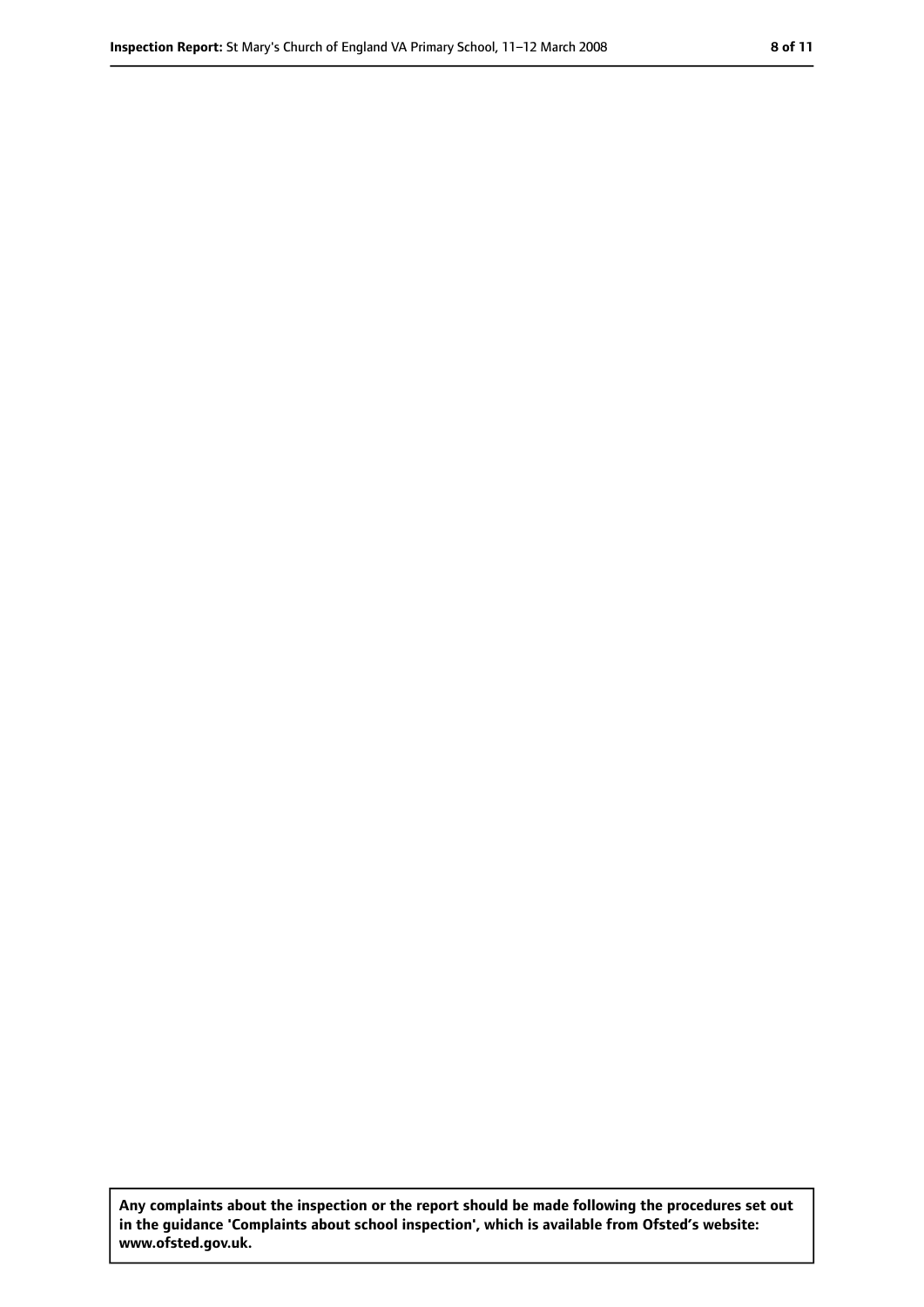# **Inspection judgements**

| $^{\backprime}$ Key to judgements: grade 1 is outstanding, grade 2 good, grade 3 satisfactory, and | <b>School</b>  |
|----------------------------------------------------------------------------------------------------|----------------|
| arade 4 inadeguate                                                                                 | <b>Overall</b> |

# **Overall effectiveness**

| How effective, efficient and inclusive is the provision of education, integrated<br>care and any extended services in meeting the needs of learners? |     |
|------------------------------------------------------------------------------------------------------------------------------------------------------|-----|
| Effective steps have been taken to promote improvement since the last<br>inspection                                                                  | Yes |
| How well does the school work in partnership with others to promote learners'<br>well-being?                                                         |     |
| The effectiveness of the Foundation Stage                                                                                                            |     |
| The capacity to make any necessary improvements                                                                                                      |     |

### **Achievement and standards**

| How well do learners achieve?                                                                               |  |
|-------------------------------------------------------------------------------------------------------------|--|
| The standards <sup>1</sup> reached by learners                                                              |  |
| How well learners make progress, taking account of any significant variations between<br>groups of learners |  |
| How well learners with learning difficulties and disabilities make progress                                 |  |

# **Personal development and well-being**

| How good is the overall personal development and well-being of the<br>learners?                                  |  |
|------------------------------------------------------------------------------------------------------------------|--|
| The extent of learners' spiritual, moral, social and cultural development                                        |  |
| The extent to which learners adopt healthy lifestyles                                                            |  |
| The extent to which learners adopt safe practices                                                                |  |
| How well learners enjoy their education                                                                          |  |
| The attendance of learners                                                                                       |  |
| The behaviour of learners                                                                                        |  |
| The extent to which learners make a positive contribution to the community                                       |  |
| How well learners develop workplace and other skills that will contribute to<br>their future economic well-being |  |

# **The quality of provision**

| How effective are teaching and learning in meeting the full range of the<br>learners' needs?          |  |
|-------------------------------------------------------------------------------------------------------|--|
| How well do the curriculum and other activities meet the range of needs<br>and interests of learners? |  |
| How well are learners cared for, guided and supported?                                                |  |

#### **Annex A**

 $^1$  Grade 1 - Exceptionally and consistently high; Grade 2 - Generally above average with none significantly below average; Grade 3 - Broadly average to below average; Grade 4 - Exceptionally low.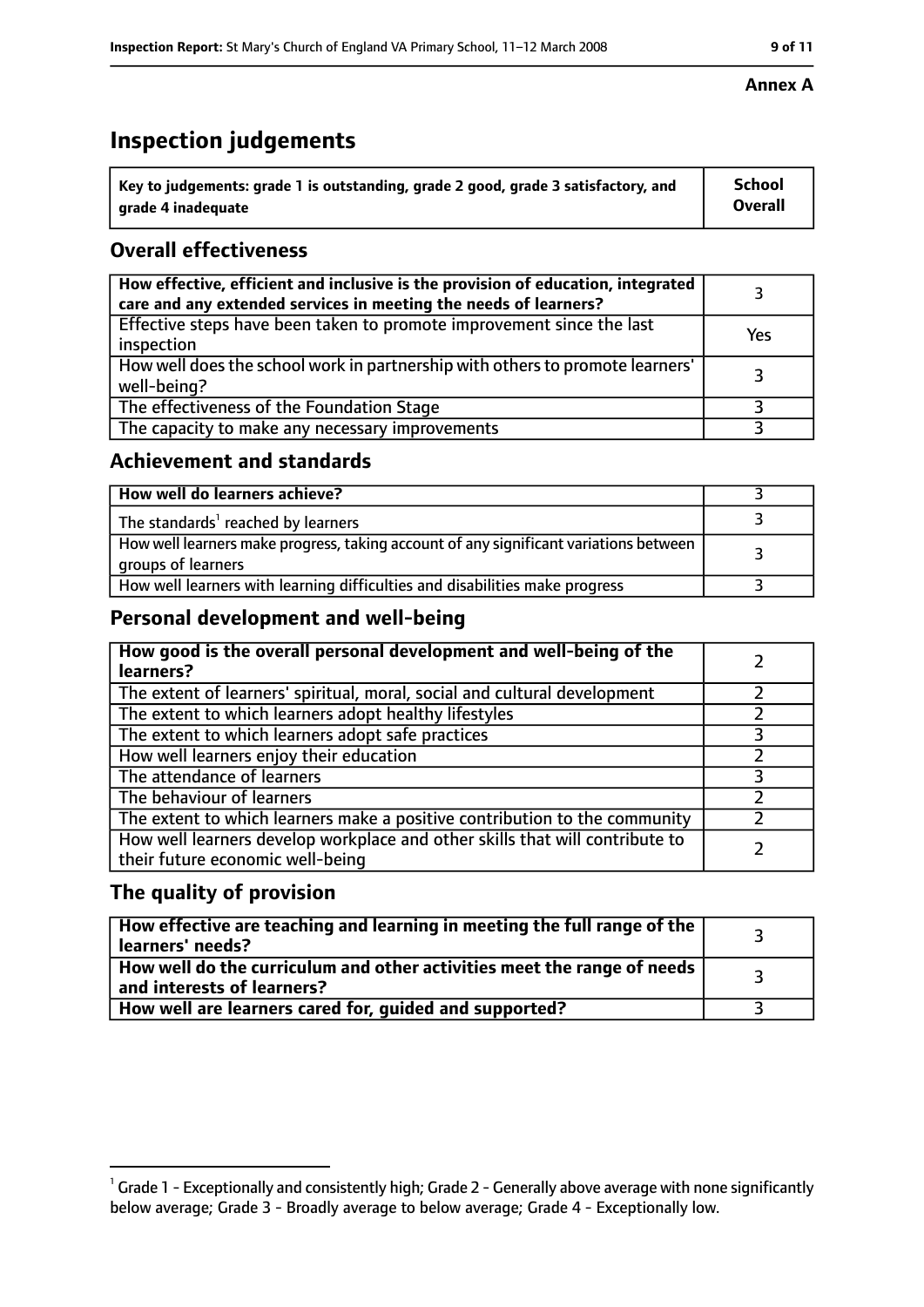#### **Annex A**

# **Leadership and management**

| How effective are leadership and management in raising achievement<br>and supporting all learners?                                              |     |
|-------------------------------------------------------------------------------------------------------------------------------------------------|-----|
| How effectively leaders and managers at all levels set clear direction leading<br>to improvement and promote high quality of care and education |     |
| How effectively leaders and managers use challenging targets to raise standards                                                                 | 3   |
| The effectiveness of the school's self-evaluation                                                                                               | 3   |
| How well equality of opportunity is promoted and discrimination tackled so<br>that all learners achieve as well as they can                     | 3   |
| How effectively and efficiently resources, including staff, are deployed to<br>achieve value for money                                          | 3   |
| The extent to which governors and other supervisory boards discharge their<br>responsibilities                                                  | 3   |
| Do procedures for safequarding learners meet current government<br>requirements?                                                                | Yes |
| Does this school require special measures?                                                                                                      | No  |
| Does this school require a notice to improve?                                                                                                   | No  |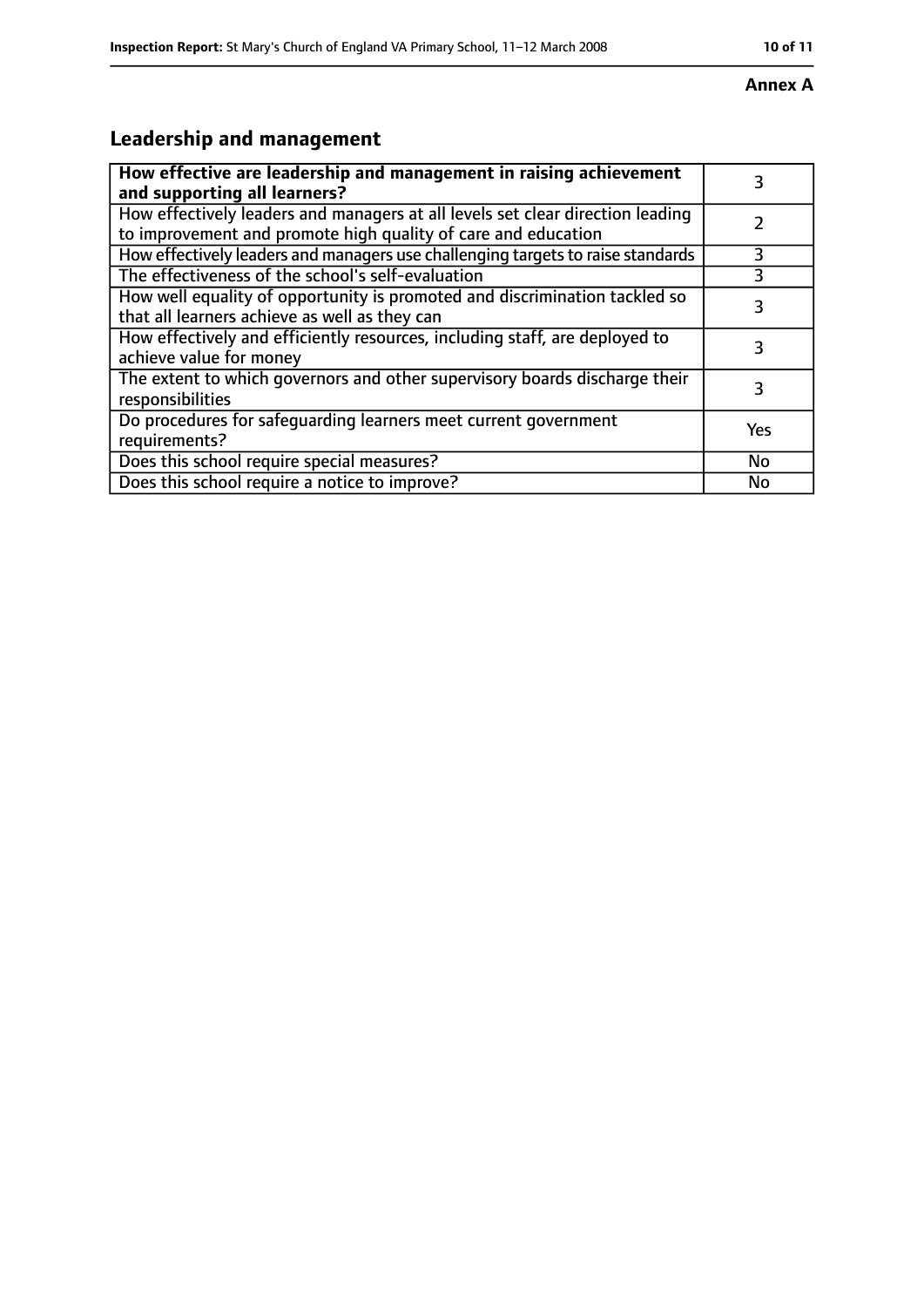#### **Annex B**

# **Text from letter to pupils explaining the findings of the inspection**

13 March 2008

Dear Pupils

Inspection of St Mary's C of E Primary School, Tetbury GL8 8BW

Thank you for helping us when we visited your school. We enjoyed talking with you and finding out about your school. Almost all of you enjoy school a lot and are well behaved and polite. You told us that you feel safe at school and that the adults are kind and look after you well.

You know a lot about how to keep fit and healthy. You do a good deal to help other people. You are conscientious in carrying out responsibilities in school and you told us how much you do to raise funds for charities.

You have a lot of activities in addition to your daily lessons. You are very lucky to have two opportunities to go on residential visits in Years 4 and 6. You also have a wide range of clubs, visits and visitors.

Your school is providing you with a satisfactory education. We found that the teaching and activities in lessons help you to make satisfactory progress overall during your time in the school. There are some things that the school needs to do to make your education better. In particular, we found that the school needs to help you to do better in writing and give more challenges to those of you who learn quickly.

There are the things that we have asked the school to do:

- Speed up your progress in writing and help those of you who can reach high levels in your work to get there.
- Make sure that teaching is always at the right level for each of you in the class and that it helps you to do your best.
- Give you clear advice on what you are already doing well and on how you can make your work better.
- Check up really thoroughly on how well the school is helping you to learn so that changes can be made quickly when necessary.

You can help by continuing to behave well and by always doing your best.

Yours sincerely

Alison Grainger Lead Inspector